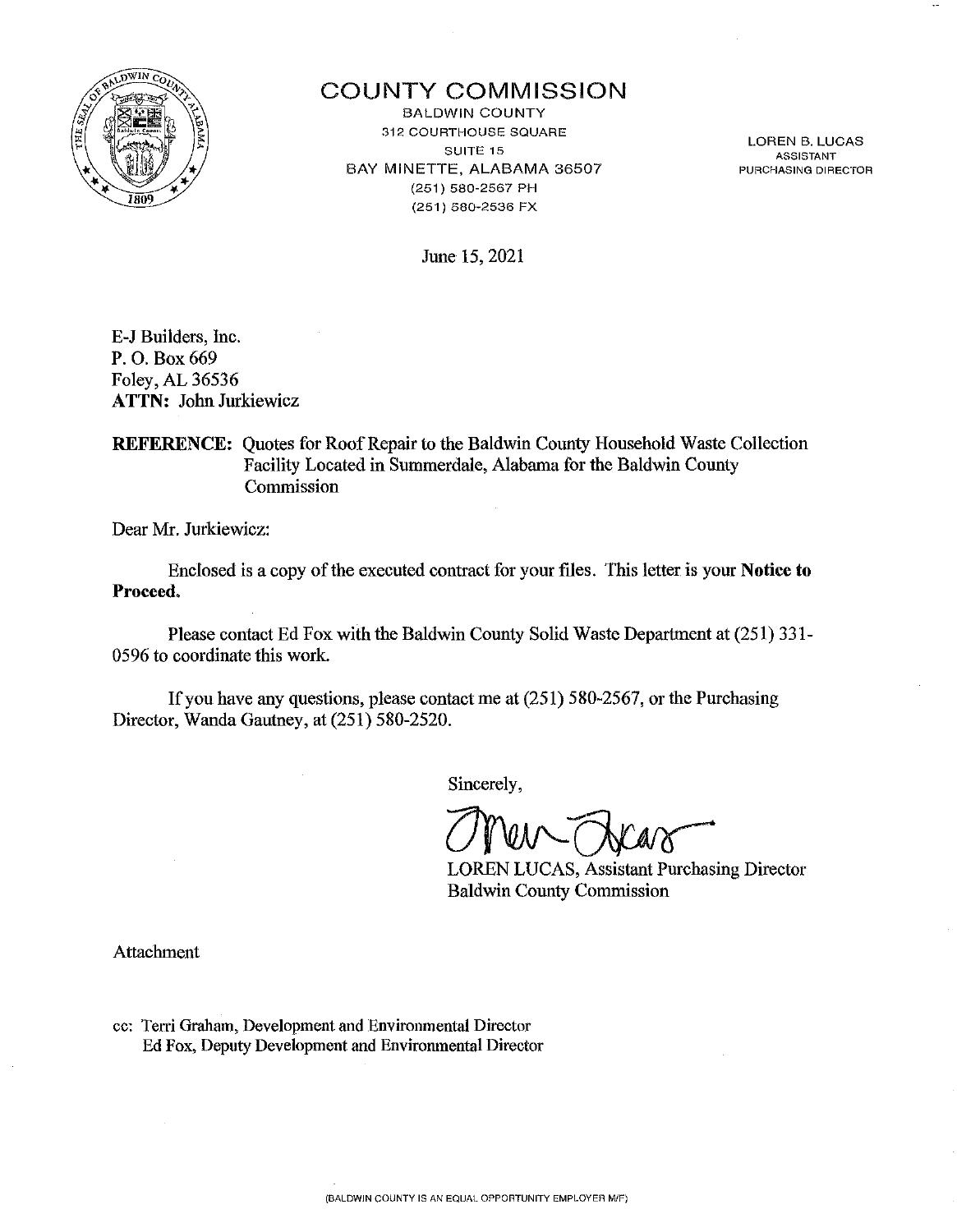State of Alabama ) County of Baldwin )

 $\rightarrow$ 

### **CONTRACT FOR PUBLIC WORKS SERVICES**

This Contract for **Professional and Construction** Services is made and entered into by and between the County of Baldwin (hereinafter called "COUNTY") acting by and through its governing body, the Baldwin County Commission, **E-J Builders, Inc.,** (hereinafter referred to as "PROVIDER'').

### **WITNESSETH:**

**Whereas,** the Baldwin County Commission staff obtained a quote for the Roof Repair to the Baldwin County Household Waste Collection Facility located in Summerdale, Alabama; and

**Whereas,** PROVIDER presented a quote to the COUNTY. Therefore, COUNTY wishes to retain PROVIDER, and PROVIDER wishes to provide those services hereinafter set out under the following terms and conditions.

**NOW, THEREFORE,** in consideration of the premises and the mutual covenants herein contained, the sufficiency of which being hereby acknowledged, PROVIDER and COUNTY do hereby agree as follows:

I. Definitions The following terms shall have the following meanings:

i. COUNTY: Baldwin County, Alabama ii. COMMISSION: Baldwin County Commission iii. PROVIDER: E-J Builders, Inc.

**II.** Obligations Generally. The COUNTY hereby retains, and the PROVIDER agrees to perform for the COUNTY, those public works services as hereinafter set forth. This document shall serve as the binding contract for the services of PROVIDER. PROVIDER shall immediately commence performance of the services outlined herein upon full execution of this Contract. All work shall be commenced and completed in a timely manner as, and at the times, herein set out.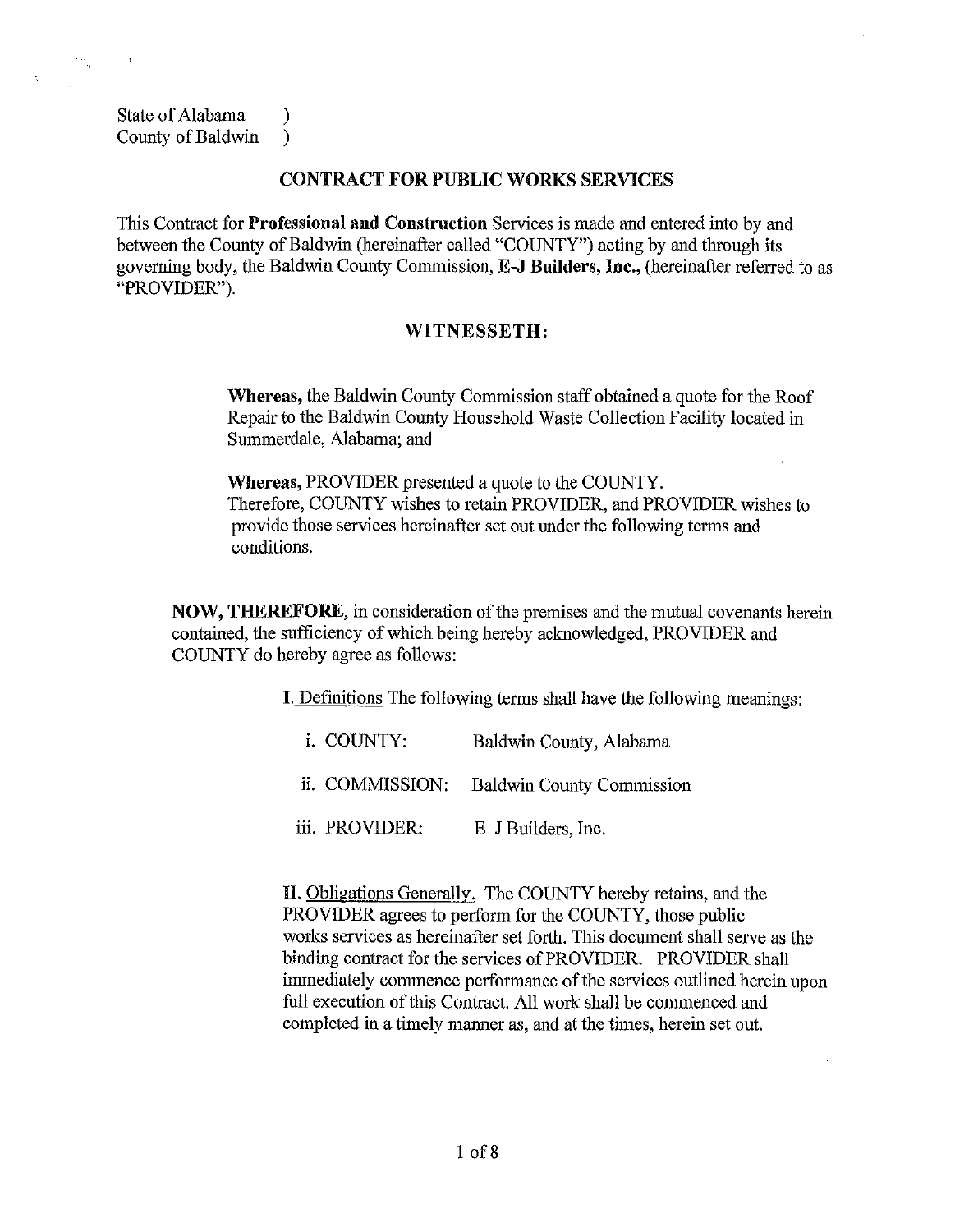III. Recitals Included. The above recitals and statements are incorporated as part of this Agreement and shall have the effect and enforceability as all other provisions herein.

 $\mathcal{F}_{\mathcal{A}}$ 

**IV.** Professional Qualifications. For the purpose of this Contract, the PROVIDER represents and warrants to the COUNTY that it possesses the professional, technical, and administrative personnel with the specific experience and training necessary to provide the professional services required herein.

V. No Prohibited Exclusive Franchise. The COUNTY neither perceives nor intends, by this Contract, a granting of an exclusive franchise or violation of Art. I, Section 22 of the Alabama Constitution.

**VI.** Representation/Warrantv of Certifications, Etc. PROVIDER represents and warrants that PROVIDER is presently certified, licensed and otherwise permitted under all necessary and applicable laws and regulations to perform the services herein, and that PROVIDER shall renew, maintain, and otherwise ensure that all such certifications, licenses, and permits are current and valid, without interruption, for and through completion of the services. The representation and warranty aforesaid is a material inducement to the COUNTY in entering this Contract, and the parties agree that the breach thereof shall be deemed material at the County's option.

**VII.** Legal Compliance. PROVIDER shall at all times comply with all applicable Federal, State, local and municipal laws and regulations.

**VIII.** Independent Contractor. PROVIDER acknowledges that it is an independent contractor, and PROVIDER shall at all times remain as such in performing the services under this Contract. PROVIDER is not an employee, servant, partner, or agent of the COUNTY and has no authority, whether express or implied, to contract for or bind the COUNTY in any manner. The parties agree that PROVIDER shall be solely responsible for and shall have full and unqualified control over developing and implementing its own means and methods, as it deems necessary and appropriate in providing the aforementioned services, and that the COUNTY's interests herein are expressly limited to the results of said services. PROVIDER is not entitled to unemployment insurance benefits, and PROVIDER is responsible for and obligated to pay any and all federal and state income tax on any monies paid pursuant to this Contract.

IX. No Agency Created. It is neither the express nor the implied intent of PROVIDER or COUNTY to create an agency relationship pursuant to this Agreement; therefore, the PROVIDER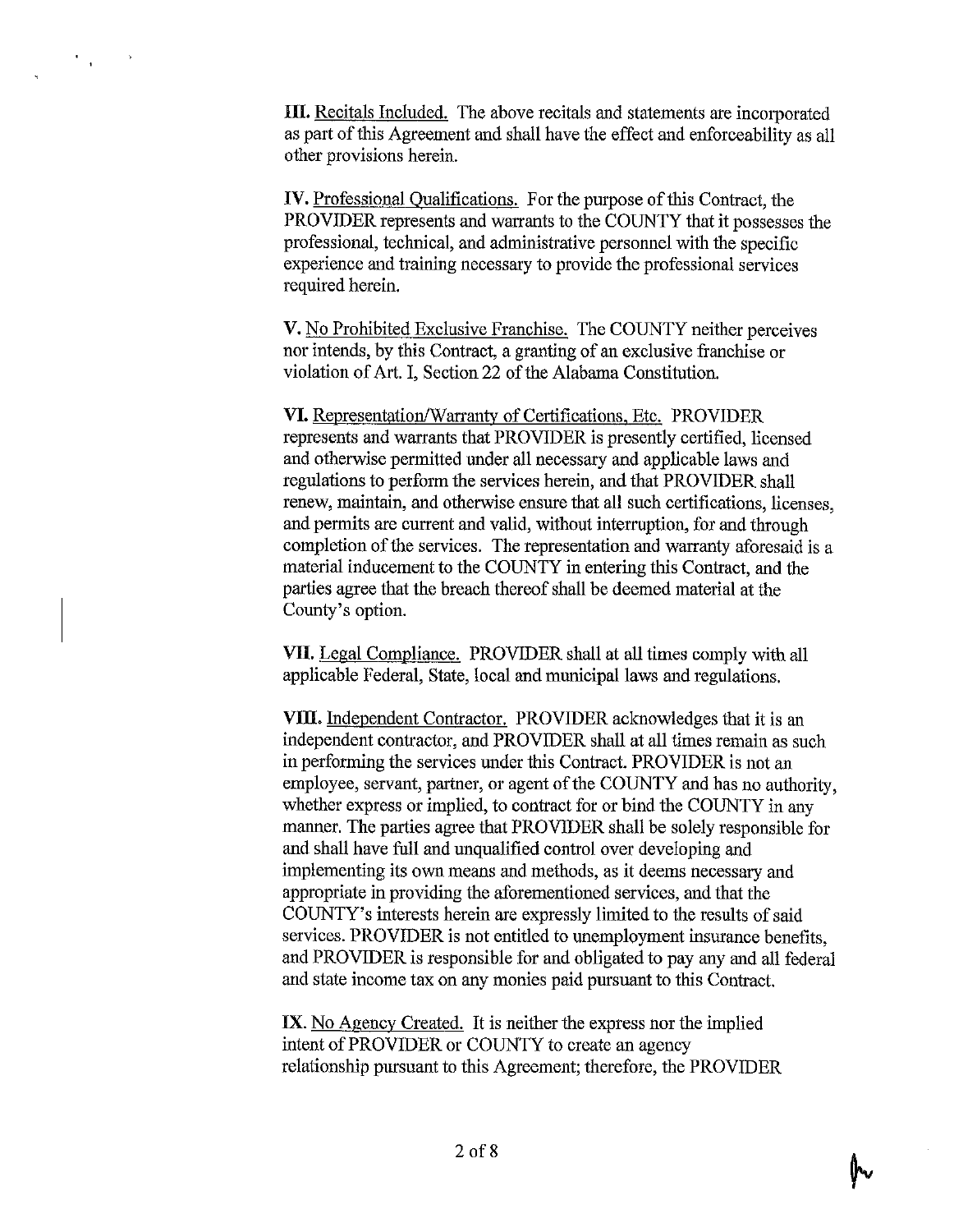does not in any manner act on behalf of COUNTY and the creation of such a relationship is prohibited and void.

 $\mathcal{L}_{\mathbf{r}}$ 

 $\mathcal{F}_{\mathcal{A}^{\text{out}}}$ 

X. Unenforceable Provisions. If any one or more of the provisions contained herein shall, for any reason, be held to be invalid, illegal or unenforceable in any respect, then such provision or provisions shall be deemed severable from the remaining provisions hereof, and such invalidity, illegality or unenforceability shall not affect any other provision hereof. This Agreement shall be construed as if such invalid, illegal or unenforceable provision had never been contained herein.

**XI.** Entire Agreement. This agreement represents the entire and integrated agreement between COUNTY and PROVIDER and supersedes all prior negotiations, representations, or agreements, either written or oral. This agreement may be amended only by written instrument signed by all parties.

**XII.** Failure to Strictly Enforce Performance. The failure of the COUNTY to insist upon the strict performance of any of the terms, covenants, agreements and conditions of this Contract shall not constitute, and shall never be asserted by PROVIDER as constituting, a default or be construed as a waiver or relinquishment of the right of the COUNTY to thereafter enforce any such term, covenant, agreement, or condition, but the same shall continue in full force and effect.

**XIII.** Assigmnent. This Contract or any interest herein shall not be assigned transferred or otherwise encumbered by PROVIDER without the prior written consent of the COUNTY, which may be withheld or granted in the sole discretion of the COUNTY.

**XIV.** Ownership of Documents/Work. The COUNTY shall be the owner of all copyright or other intellectual property rights in reports, documents and deliverables produced and paid for under this Contract, and to the extent permitted by Alabama law, any such material may be reproduced and reused at the discretion of the COUNTY without payment of further consideration. PROVIDER shall not transfer, disclose, or otherwise use such information for any purpose other than in performance of the services hereunder, without the COUNTY's prior written consent, which may be withheld or granted in the sole discretion of the COUNTY.

**XV.** Notice. Notice required herein shall be in writing, unless otherwise allowed, and said notice shall be deemed effective when received at the following addresses: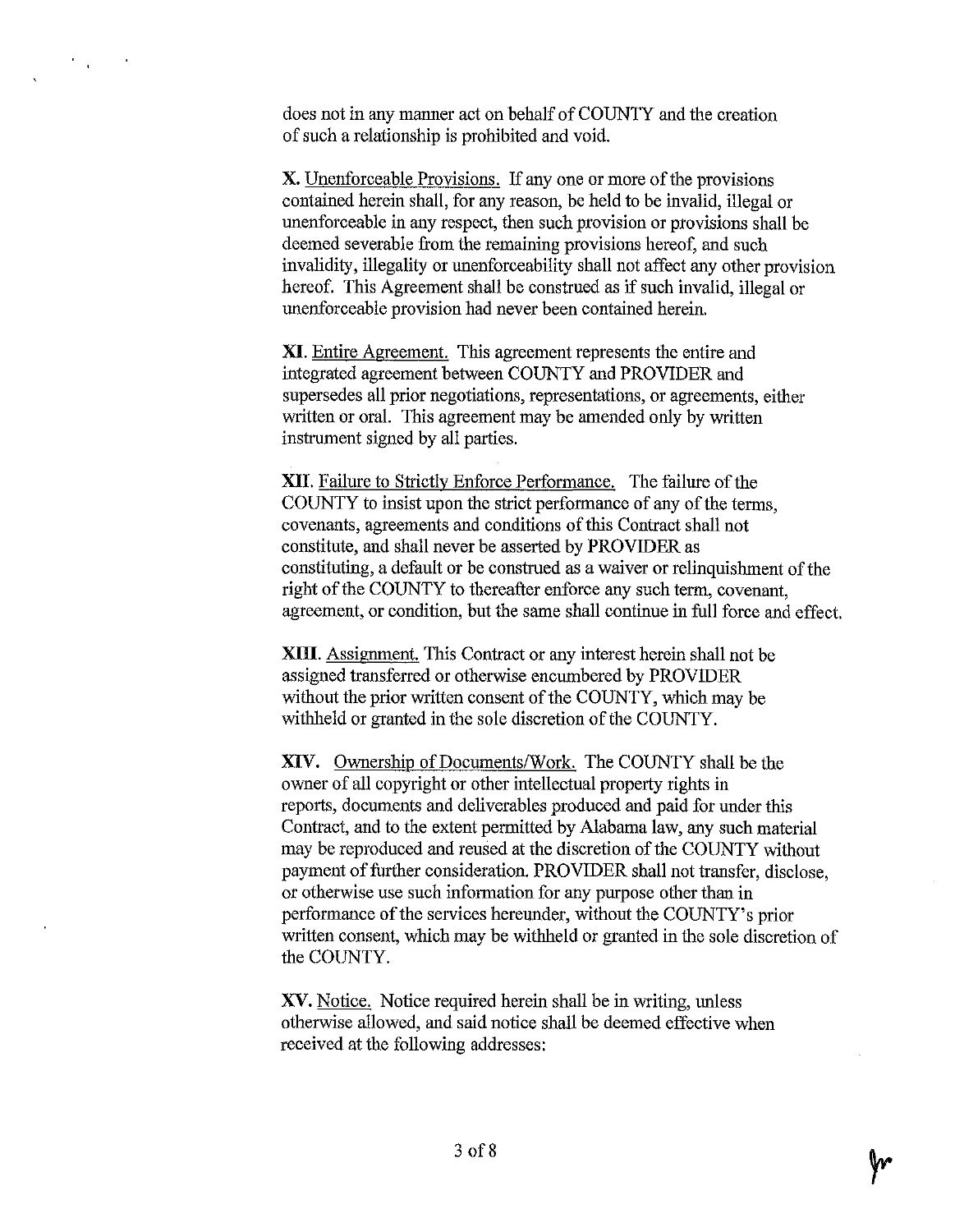PROVIDER: COUNTY:  $E - J$  Builders, Inc. PO Box 669 Foley, AL 36536 ATTN: John Jurkiewicz Baldwin County Commission c/o Chairman 312 Courthouse Square Suite 12 Bay Minette, AL 36507

 $\mathcal{F}_{\mathcal{A}}$  .

**XVI.** Services to be Rendered. PROVIDER is retained by the COUNTY as a professionally qualified **contractor.** The general scope of work for the services shall include all the terms and Conditions of"Attachment A", the same being expressly incorporated herein by reference, and without limitation will encompass:

# **"Quotes for Roof Repair to the Baldwin County Household Waste Collection Facility located in Summerdale, Alabama" as described in "Attachment A."**

**i.** PROVIDER will provide ongoing communications with COUNTY regarding this service, including updates, emails and etc. as requested. Additionally, PROVIDER will meet with COUNTY as needed or requested.

**ii.** PROVIDER is responsible for the professional quality, technical accuracy, timely completion and coordination of all services furnished by or in relation to this Contract.

**iii.** PROVIDER represents and warrants that its services shall be performed within the limits and standards provided by the COUNTY, in a manner consistent with the level of care and skill ordinarily exercised by similar providers under similar circumstances at the time the services are performed.

# **XVII.** General Responsibilities of the COUNTY.

**i.** The COUNTY shall provide reasonable notice to PROVIDER whenever the COUNTY actually observes or otherwise actually becomes aware of any development that affects the scope or time of PROVIDER's services hereunder or any defect or nonconformance in the work of PROVIDER.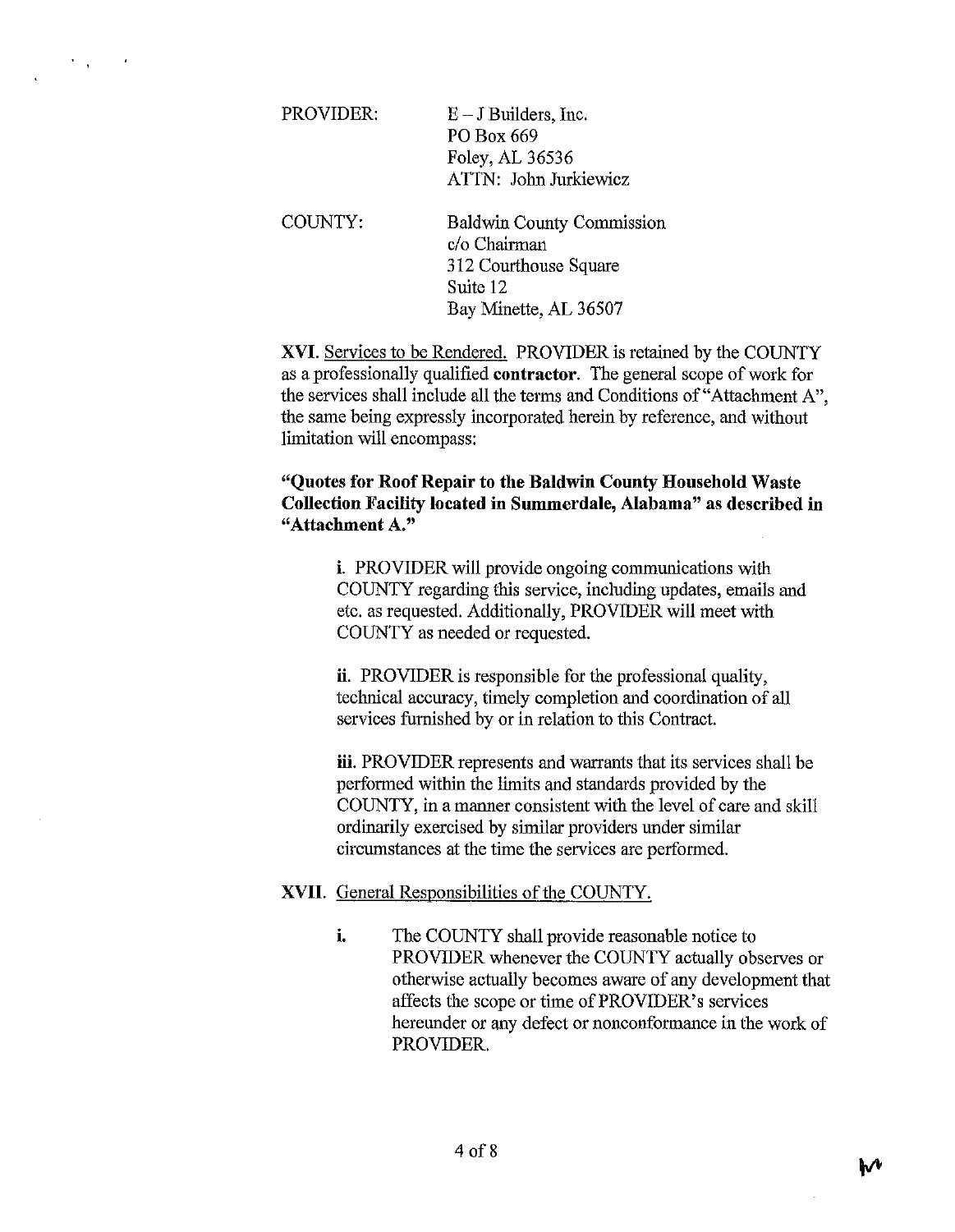ii. The COUNTY shall pay to PROVIDER the compensation as, and subject to the terms set out below.

**XVIII.** Termination of Services. The COUNTY or PROVIDER may terminate this contract, with or without cause or reason, by giving ten (10) days written notice of such to the other party. Upon receipt of such notices, PROVIDER shall discontinue its work to the extent specified in the notice.

 $\epsilon_{\rm max}$ 

 $\cdot$ 

In the event of termination, the COUNTY shall pay PROVIDER for all services satisfactorily rendered, and for any expenses deemed by COUNTY to be a reimbursable expense incurred pursuant to this Contract and prior to the date of termination.

**XIX.** Compensation Limited. The compensation to be paid to the PROVIDER shall be the full compensation for all work performed by PROVIDER under this Contract. Any and all additional expenditures or expenses of PROVIDER, not listed in full within this Contract, shall not be considered as a part of this Agreement and shall not be demanded by PROVIDER or paid by COUNTY.

**XX.** Direct Expenses. Compensation to PROVIDER for work shall be paid **\$42,717.00.** Said compensation shall be all inclusive, including without limitation, reimbursement of all cost, incidentals and operating expense associated with those directly engaged in performance of the requested services.

**XXI.** Method of Payment. PROVIDER shall submit invoices to the COUNTY for payment for work performed. Such invoice shall be accompanied by a detailed account of compensation to be paid PROVIDER.

Payment shall be made by the COUNTY within thirty (30) days of the approval of the invoice submitted by the PROVIDER. The COUNTY agrees to review and approve invoices submitted for payment in a timely manner.

XXII. Effective and Termination Dates. This Contract shall be effective upon the same date as its full execution and commence within fifteen (15) days from the Notice to Proceed and shall terminate upon either thirty (30) days following the commencement of work or upon a written notification thereof received by either party within the required ten (10) day period. [Nothing herein stated shall prohibit the parties from otherwise terminating this Contract according to the provisions herein.]

XXIII. Force Majeure. The Parties hereto shall incur no liability to the other if performance becomes impossible or impracticable by reason on an event or effect that the parties could neither have anticipated nor controlled. This allowance shall include both an act of nature and acts of third parties. Any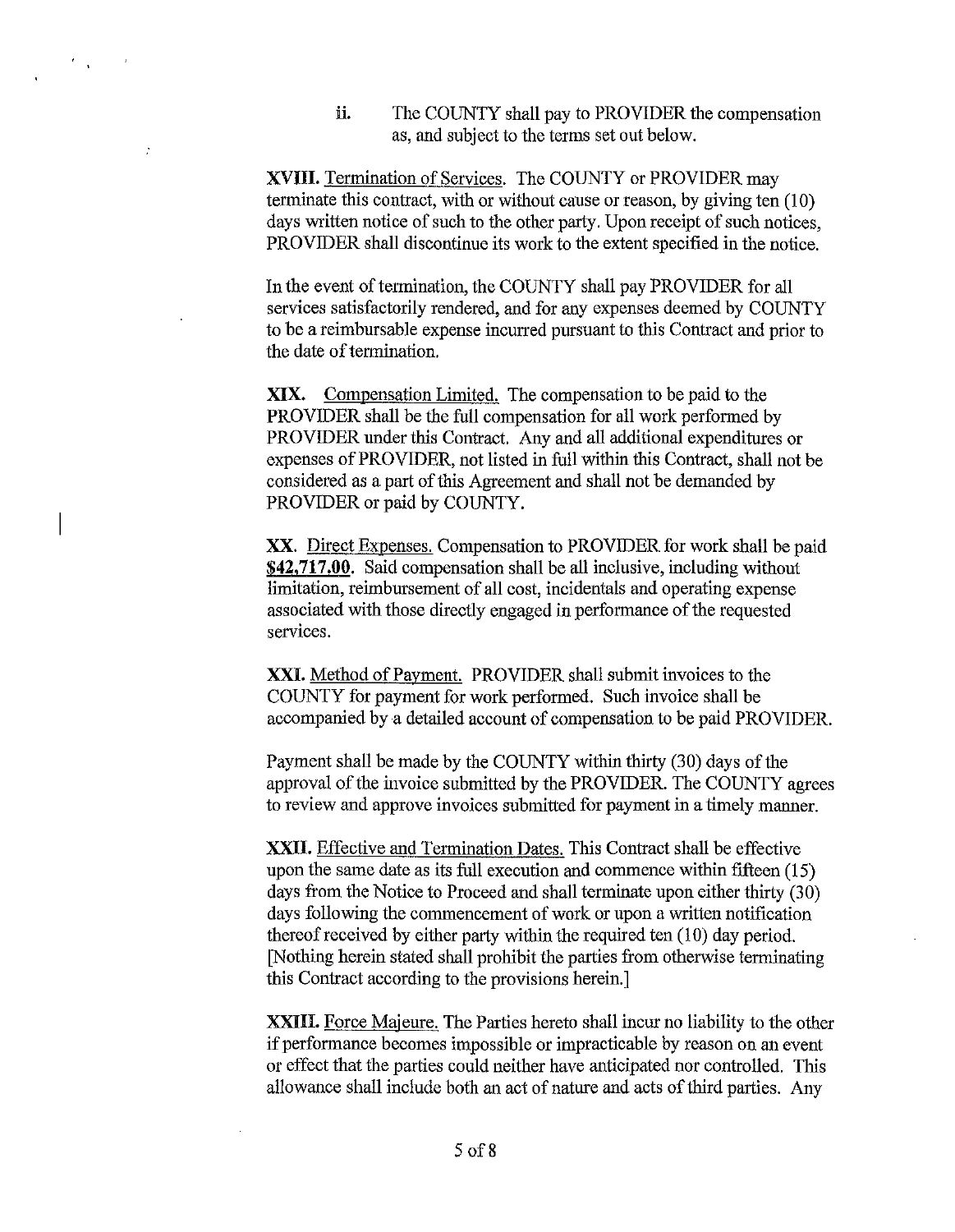costs that would otherwise be incurred and/or necessitated by the provisions herein shall be alleviated for either party by such event or effect.

 $\mathcal{F}_{\mathcal{A}}$  .

**XXIV.** Indemnification. To the fullest extent allowed by law, Provider shall indemnify, defend and hold County and its Commissioners, affiliates, employees, agents, and representatives (collectively "County") harmless from and against any and all claims, demands, liabilities, damages, losses, judgments, costs, and expenses including, without limitations, attorneys' fees, and costs, for any and all personal injury (including death) and property damage of any kind or nature whatsoever, incurred by, asserted against, or imposed upon County, as a result of or in any manner related to provision of services hereunder, or any act or omission, by Provider. Contractor shall provide the COUNTY with proof of general liability coverage including the COUNTY as an additional insured. This indemnification shall survive the expiration or termination of this Contract.

XXV. Number of Originals. This Agreement shall be executed with three (3) originals, both of which are equally valid as an original.

**XXVI:** Governing Law: This Contract in all respects, including without limitation its formation, validity, construction, enforceability and available remedies, shall be governed by the laws of the State of Alabama, without regard to Alabama conflict of law principles.

**XXVII:** Insurance: Prior to performing services pursuant to this Agreement, Provider shall carry, with insurers satisfactory to County, throughout the term of hereof, Auto Liability Insurance, including owned, hired and non-owned vehicles, with limits of not less than \$1,000,000, combined single limit, for both bodily injury liability and property damage liability each occurrence. Commercial General Liability Insurance, including all contractual liability hereunder, with limits not less than \$1,000,000, combined single limit, for both bodily injury liability and property damage liability each occurrence, and Worker's Compensation Insurance, meeting the statutory limits of the State of Alabama and Employer's Liability Insurance fully covering all employees and supervisors participating in the work at the subject property site. All liability insurance shall name the County as an additional insured. Prior to commencing operations hereunder, a Certificate of Insurance evidencing such coverage, satisfactory to County, shall be furnished to County, which shall specifically state that such insurance shall provide for at least ten (10) days' notice to County in the event of cancellation, termination or any change in such insurance policies. The workers compensation certificate shall bear an endorsement clearly evidencing a waiver of the right of subrogation against County and County Representatives. Should Provider fail to furnish current evidence upon demand of any insurance required hereunder, or in the event of cancellation, termination or change in any such

р∼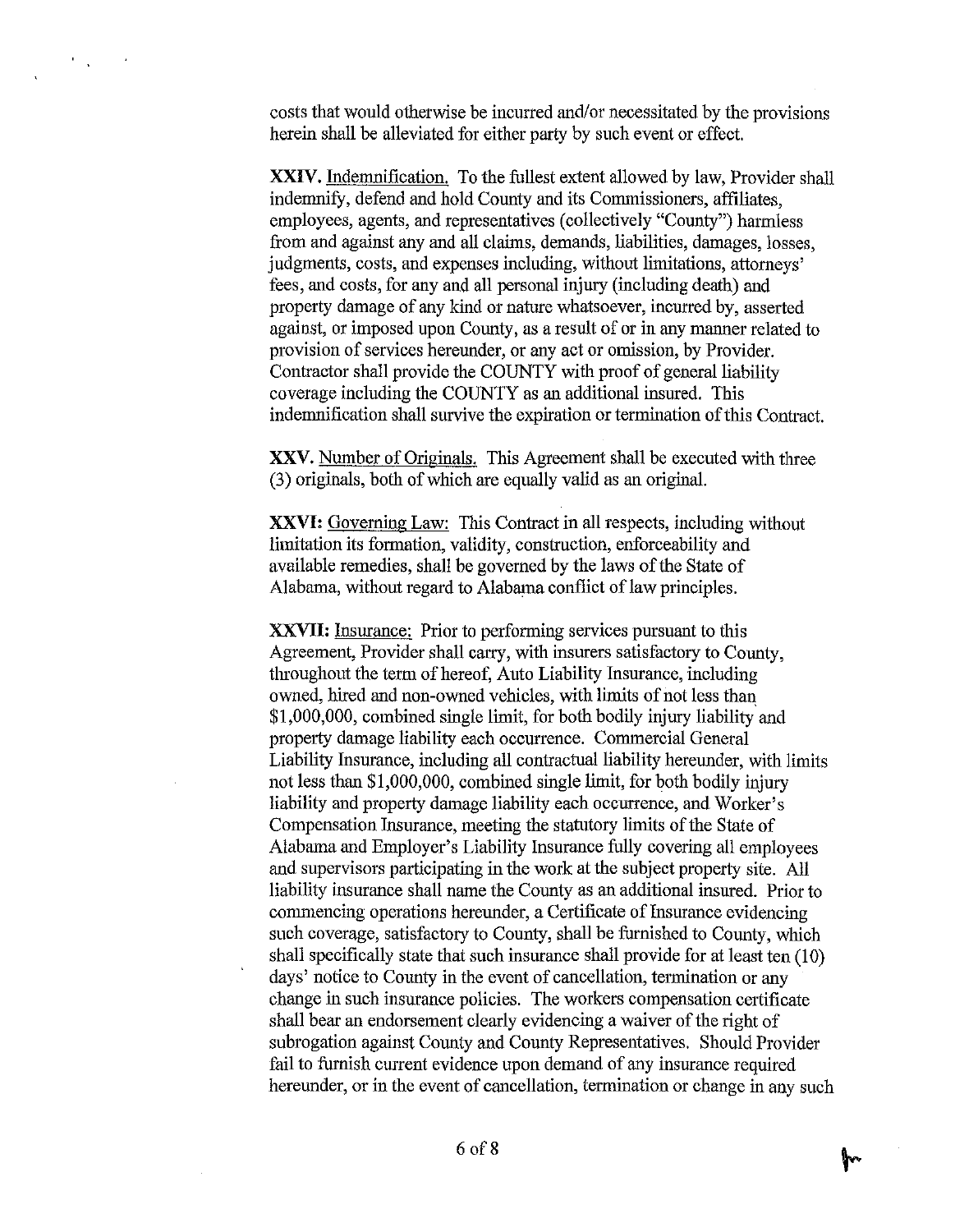insurance, County may, at its option, suspend this Agreement tmtil insurance is obtained, terminate this Agreement immediately without further action, or hold Provider in material default and pursue any and all remedies available.

IN WITNESS WHEREOF, the parties hereto have executed this contract on the last day of execution by the COUNTY as written below.

 $\frac{y}{\sqrt{5}}$ <br> $\frac{z}{\sqrt{15}}$   $\frac{y}{5}$   $\frac{z}{5}$ COU  $\bigcap$  $c:$   $\Omega$ :

)

'•',

County of Baldwin

state of Alaban

 $\frac{16}{5}$   $\frac{30}{30}$ <br>Navne Dyess Date A~

County Administrator

 $\omega$ So $\sim$ a Notary Public in and for said County, in said State, hereby certify that, Joe Davis III, whose name as Chairman of Baldwin County Commission, and Wayne Dyess, whose name as County Administrator, are known to me, acknowledged before me on this day that, being informed of the contents of the Contract for Professional and Construction Services, they, as such officers and with full authority, executed same knowingly and with full authority to do so on behalf of said Commission.

*r:!'"'*  Given under my hand and official seal, this the day of  $\rightarrow \mu_{\text{ML}}$ , 2021.

Notary Public

My Commission Expires

My Commission Expires: December 28, 2024

# **SIGNATURE PAGE AND NOTARY PAGE TO FOLLOW**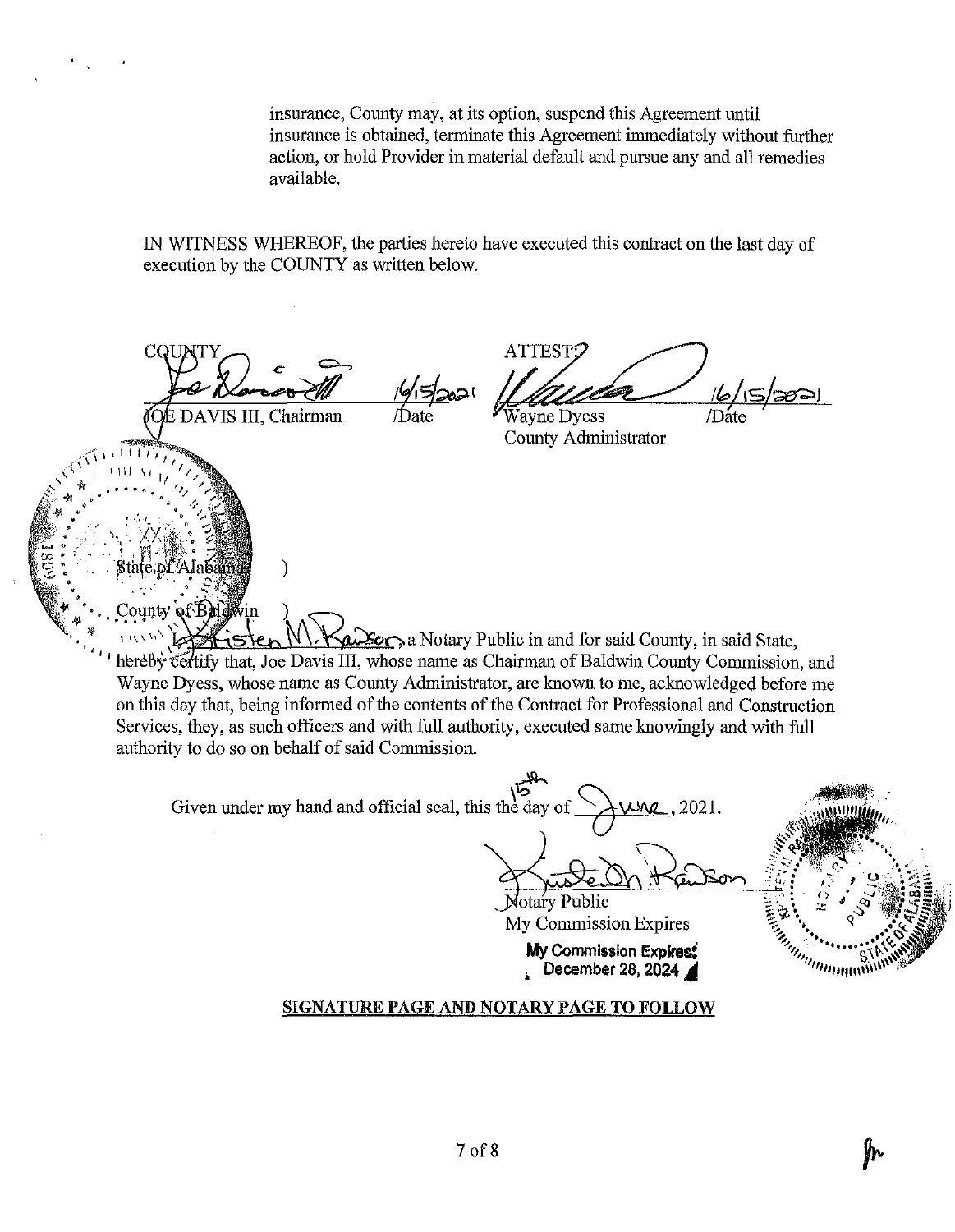#### PROVIDER:

## E-J Builders, *Inc.*

James J. Jurkiewicz / 6/9/2021 'i'Date PRESIDENT Its

State of Abdoma

 $\text{Country of } \text{Paldus} \text{C}$ 

I, **By Loung Apen Notary Public in and for said County and State, hereby certify**  $\text{that}$  $\overline{\text{Im}}\overline{\text{Im}}\overline{\text{Im}}\overline{\text{Im}}\overline{\text{Im}}\overline{\text{Im}}\overline{\text{Im}}\overline{\text{Im}}\overline{\text{Im}}\overline{\text{Im}}\overline{\text{Im}}\overline{\text{Im}}\overline{\text{Im}}\overline{\text{Im}}\overline{\text{Im}}\overline{\text{Im}}\overline{\text{Im}}\overline{\text{Im}}\overline{\text{Im}}\overline{\text{Im}}\overline{\text{Im}}\overline{\text{Im}}\overline{\text{Im}}\overline{\text{Im}}\overline{\text{Im}}\overline{\text{Im}}\overline{\text$ the foregoing in that capacity, and who is known to me, acknowledged before me on this day that, being informed of the contents of the Contract for Professional and Construction Services, executed the same voluntarily on the day the same bears date for and as an act of said  $E-J$  Builders, Inc.

GIVEN under my hand and seal on this the  $\frac{9}{4}$  day of  $\overline{\bigcup_{Q\cap P}}$ , 2021.

~ ' **ct** \"!: ! • *<sup>&</sup>lt;'\_;* . *-1* <sup>&</sup>lt; International Common Strategy otary Public ',, · .•..... *.",;t.* · Notaly Public<br>My Commission Explicanmission Explices 5/17/2022

, . . In  $\mathcal{F}_1$  ,  $\mathcal{F}_2$ '. **,''\-\\"';\f.:NS** 1111 ;~', ', '' **t\.'** ,, •"' ' ·'-'' -' **r·** ., , , . • • ,. -i'  $\mathbb{R}^{\bullet}$  ,  $\mathbb{R}^{\bullet}$  ,  $\mathbb{R}^{\bullet}$  ,  $\mathbb{R}^{\bullet}$  ,  $\mathbb{R}^{\bullet}$  $\mathbf{S}^{\mathbf{A}}_{\mathbf{5}:} \mathcal{L}^{\mathbf{6}}$  ,  $\mathcal{L}^{\mathbf{6}}_{\mathbf{6}:} \mathcal{L}^{\mathbf{6}}_{\mathbf{7}:}$ 

 $\mathcal{E}^{\mathcal{L}}$  $\mathbf{r}_i$  ,  $\mathbf{r}_i$  and  $\mathbf{r}_i$ • •

 $\mathbb{R}$